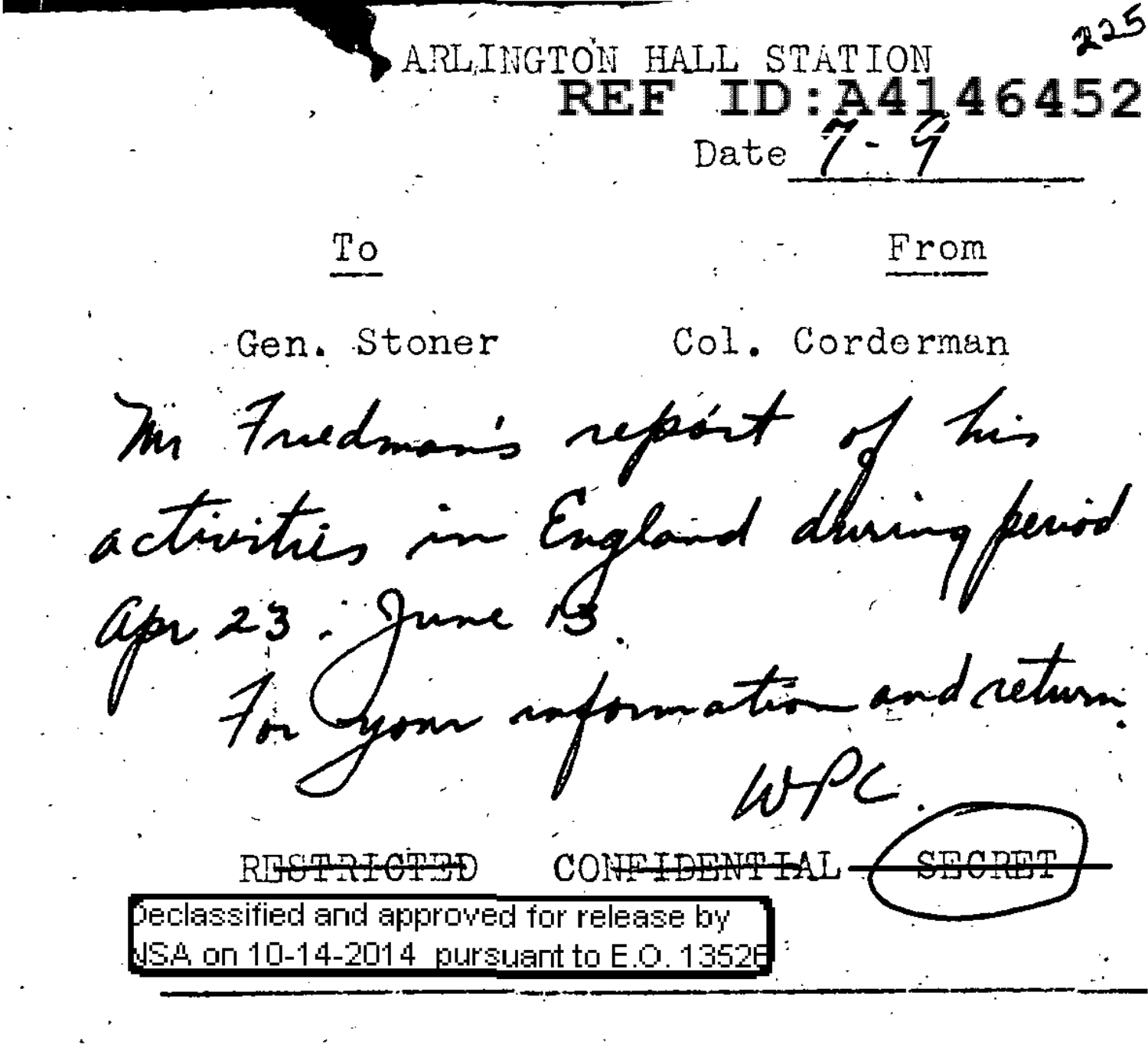Four Four<br>26452 Tweet<br>26 Metal Pelopolet<br>3PSI

D:A4146452

SPSIS 311.5-Gen.

'• .

 $\nabla$ 

SPSIS-3

8 July 1943

tour copies s

of which this is

## To: Colonel Corderman

Subject: Preliminary Report of Trip to England

1. This is in the nature of a preliminary and general report of my visit to England. Detailed reports on the various operations and activities observed will be submitted at a later date.

2a. The activities to which I devoted the major portion of my time and attention at BP were those in connection with their handling of German Army and German Air Force high grade secret communications. A detailed report of those operations, which are very complex but well coordinated, will be made as promptly as time and opportunity affords •. It is a story which has never been written. It may not be amiss to indicate in this preliminary report, however, that British success in this field represents, without question, the most astounding and the most important cryptanalytic and intelligence achievement in most important cryptanaly are and interrigance achiever all history.

b. Their achievement is astounding not only because of the breadth of the concept upon which the operations are based and of the directness with which they are prosecuted, but also because of the manner in which the British tackled and successfully solved a cryptographic system which apparently presents<br>insurmountable and impenetrable bulworks against attack by purecryptanalysis. It must be understood that the solution was attained not by pure cryptanalysis at all but by exploiting to the fullest degree possible the weaknesses injected into the system by the methodicalness of.the Germans in their formulation and operation of the system, by studying and making use of the well-known German addiction to fixed habits, and by taking advantage of the occasional carelessnesses and blunders on the part of German cipher clerks. The margin upon which the British had and still have to operate in their solution is indeed a very narrow *one,* so far as technical cryptanalytic weaknesses in the system are concerned, but dogged British

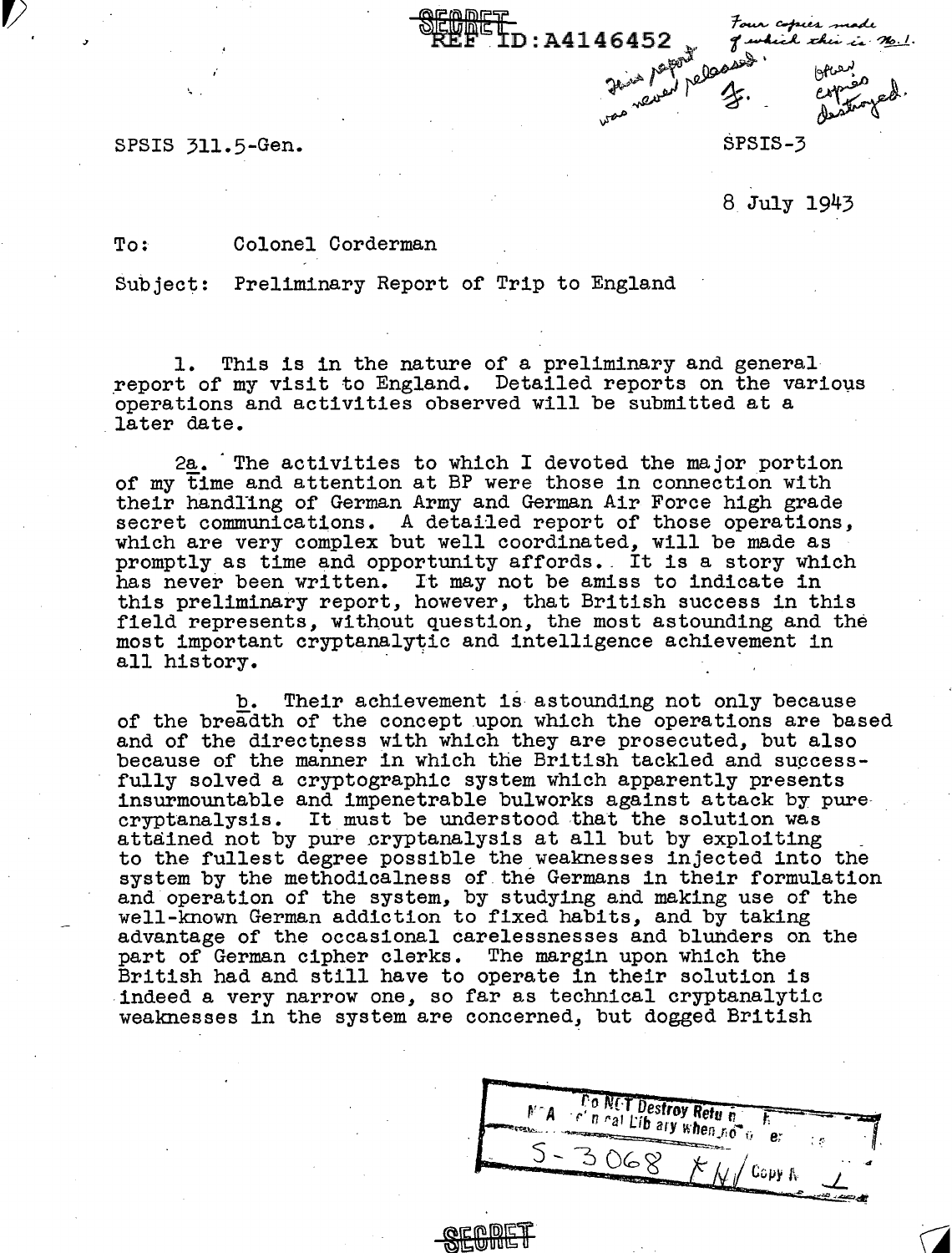persistence, extremely painstaking attention to minute details, and brilliance in coordinating and integrating into one vast picture the many small operations involved, have brought about a success beyond the wildest expectations of any cryptanalyst's fancy.

 $\cup$ UULS U

 $\mathbb{F}_{\mathbb{F}}$  ID: A4146452

c. Moreover, the success the British have attained  $\underline{c}$ . Moreover, the success the British have attained<br>and continue to attain in this field is also astounding in that they have been able to keep the whole operation utterly secret from the enemy for so long a time, despite the hundreds of people who participate in the operations and despite the very tenuous threads upon which these operations rest--threads which might be broken by a mere whisper in the proper place at any moment. How they have maintained security will also be told. How they have maintained security will also be told.

d. The British success in the solution of E communications is the most important cryptanalytic achievement in all history because it is, in fact, largely responsible for Britain's continuance in the present war: the Battle of Britain in 1940 was won largely on the basis of information provided by this source. It is perhaps also largely responsible for the military successes of the United Nations in the North African theater, and for the successful conduct of the Battle of the. Atlantic. Indeed, the E operations constitute Churchill's "Secret Weapon" and its very existence and astonishing accomplishments constitute the most carefully guarded secret of the many secrets of this war.

. 3. In the course of my tour through the many divisions at BP I was given the opportunity of making detailed notes of my observations, a courtesy which is not accorded as a rule and reflects the spirit of cordiality and cooperation accorded me by the GC & CS directing heads. When the time ror my departure came it was realized that nobody had hitherto been permitted to carry away such highly secret and detailed information and accordingly it was agreed that these notes Should be transported by the official BP courier in the regular diplo-<br>matic bag. In order to insure that my note-taking should not have been in vain, in case of accident, a complete microfilm negative of the notes was made at BP at my request, and it was further agreed that this microfilm should be retained there until word of the safe arrival of the originals reached BP. To write a detailed story based upon these notes, which arrived without mishap after a couple of weeks, will be a job requiring

-2-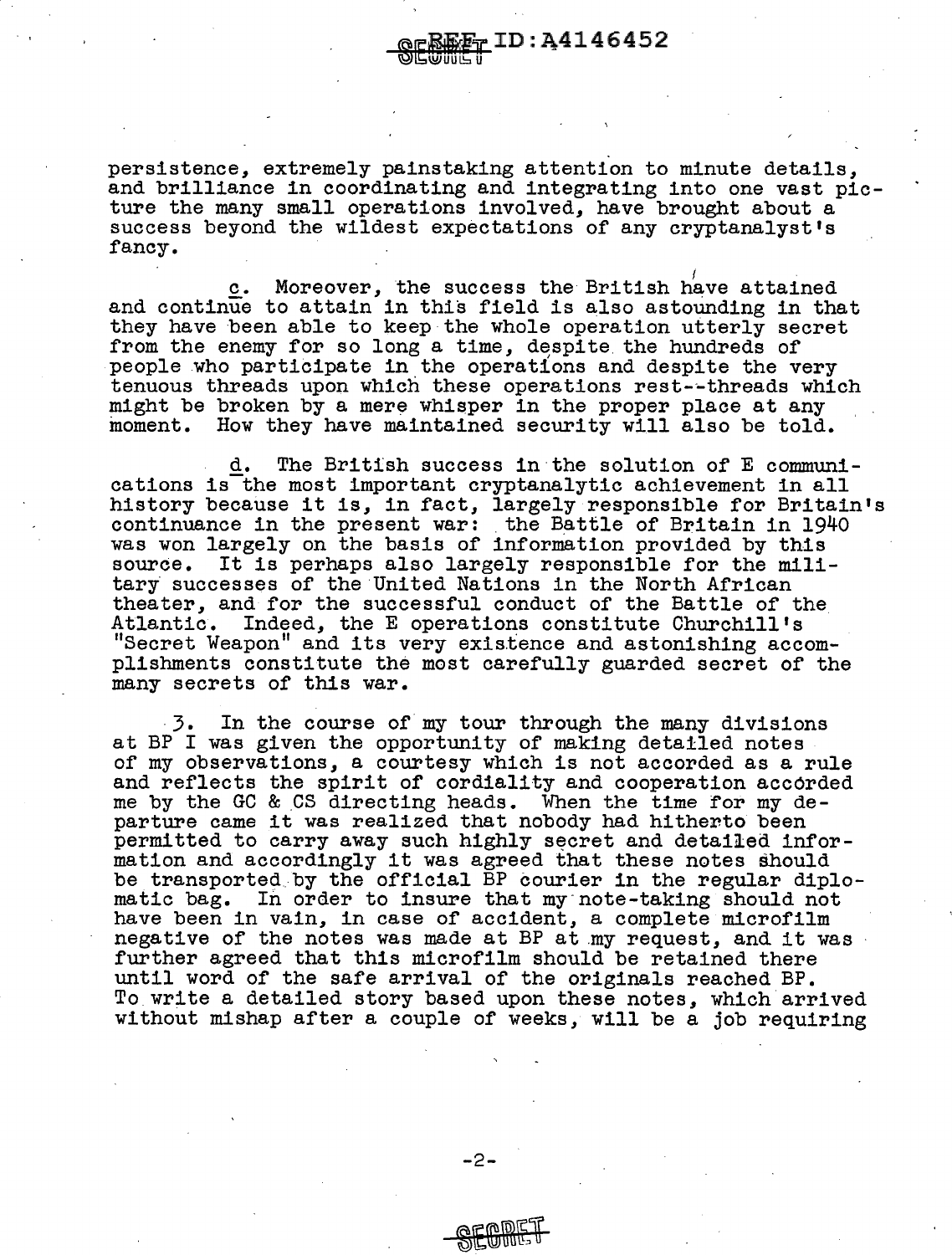much time and labor but I hope to keep at it as steadily as possible until it is completed.

During the course of my sojourn and especially while in London numerous telegrams were sent to Washington, embodying the gist of the observations and impressions of myself, Colonel Alfred McCormack, GSC, and Lieutenant.Colonel Telford Taylor, GSC, the latter two officers accompanying me on the trip. Except as regards the E operations I believe those telegrams cover fairly well the story of what we saw. However, even at the risk of some duplication, I hope to prepare special reports on all the activities observed by *me,* with a view to presenting a unified picture of the British accomplishments in our field.

5. The things which most imppessed me during the whole of my tour through GC & CS operations are these:

a. The importance of continuity of studies. They have many people who have been engaged in this field ever since 1914. Their experience and training constitutes the most valuable asset of the British Government in the intelligence field. Their continuity of records of past studies constitutes the greatest store of cryptanalytic treasure in the worlda source of information that is useful every day.

b. The close attention they give to minutiae of detail. No bit of information is too small for them to note and to use to good advantage. $\circ$  The painstaking records they keep--<br>largely by hand-have paid large dividends.

 $c$ . The fluidity of their organization, which takes one who is accustomed to rigidity in this respect quite by surprise. They state frankly, at times, that they have no formal organization, can show no detailed charts, or schedules of responsibilities; that they added to the organization as needs developed, paying little attention to chains of command, lines of responsibility, etc. The organization is distinctly not a military organization. Its personnel comprises many people in uniform, of course, but they are superimposed upon people in uniform, of course, but they are superimposed upon a purely civil organization of the Foreign Office. The buildings and grounds are occupied by a curious conglomeration·of army and navy officers in and out of uniform and on active and inactive status, of WAAF officers and privates, of ATS officers and privates, of WRNS officers and privates, of civilian men and women, of quasi-military people, etc. The person having

-3-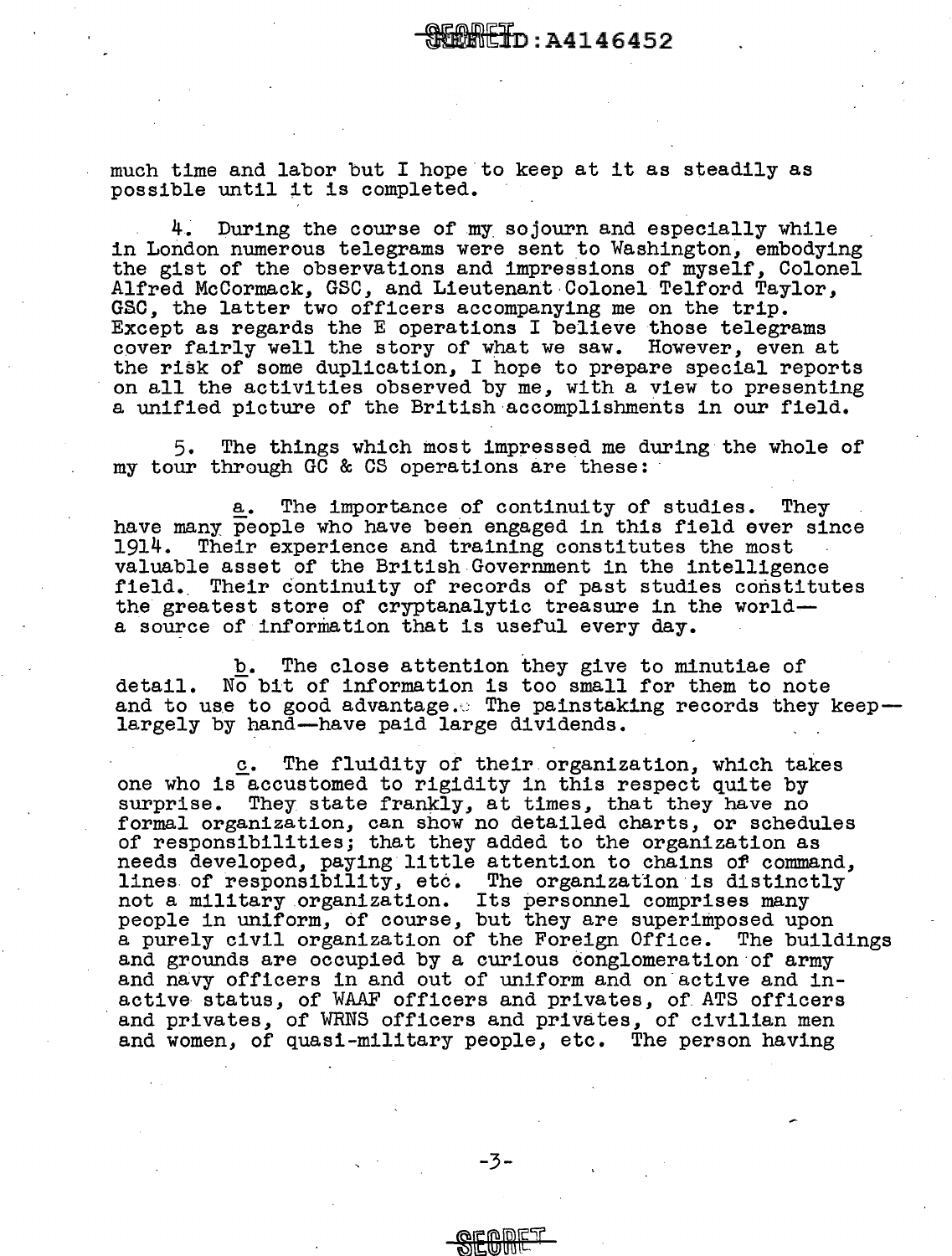the longest experience and the most ability in each division, section, and subsection runs the show, regardless of uniform, rank, or sex.

 $ID: A4146452$ 

d. The ability and high calibre of their key personnel. The largest portion of their leading people are men of eminence in their respective fields if they are University people, or if they came from the business or professional world, as did a few, they were top-notch business and professional men. For the most part, their leading personalities from Cambridge and.Oxford are not the young graduates but the older more experienced "dons" and professors, men with wide backgrounds and excellent training in research.

e. The extent and excellence of their own communications systems. This is in reality the crux of modern global cryptanalysis. The.GO & CS communications networks for contact with the many intercept stations producing the raw material and with their several cryptanalytic echelons at overseas stations are astonishing in their scope and impressive in their efficiency.

The manner in which complex operations are<br>id integrated to make a unified picture. The most coordinated and integrated to make a unified picture. amazing illustration of· this will be found in my report on their E operations.

g\_. The manner in which the cryptanalytic work is integrated with the intelligence operations; how the two phases react on each other. It became perfectly obvious that-so far as military operational cryptanalysis in concerned the two<br>activities must be conducted side-by-side. And as far as diplomatic cryptanalysis is concerned, the equivalent of military<br>intelligence, which is information fed back by the diplomatic<br>establishment (Foreign Office, Colonial Office, India Office), is just as important in its reaction upon the technical side of the work in that field. The contrast between the GC & CS situation and our own in this respect was quite striking. In situation and our own in this respect was quite striking. both military and diplomatic operations the cryptanalysis and the intelligence phases could, of course, be kept· in more or less separate compartments but the British were emphatic in stating that the loss in efficiency would be considerable and would undoubtedly be reflected in both, thus yielding an incomplete and unsatisfactory picture.

h. The manner in which traffic analysis, cryptanalysis, and intelligence are coordinated and integrated to make one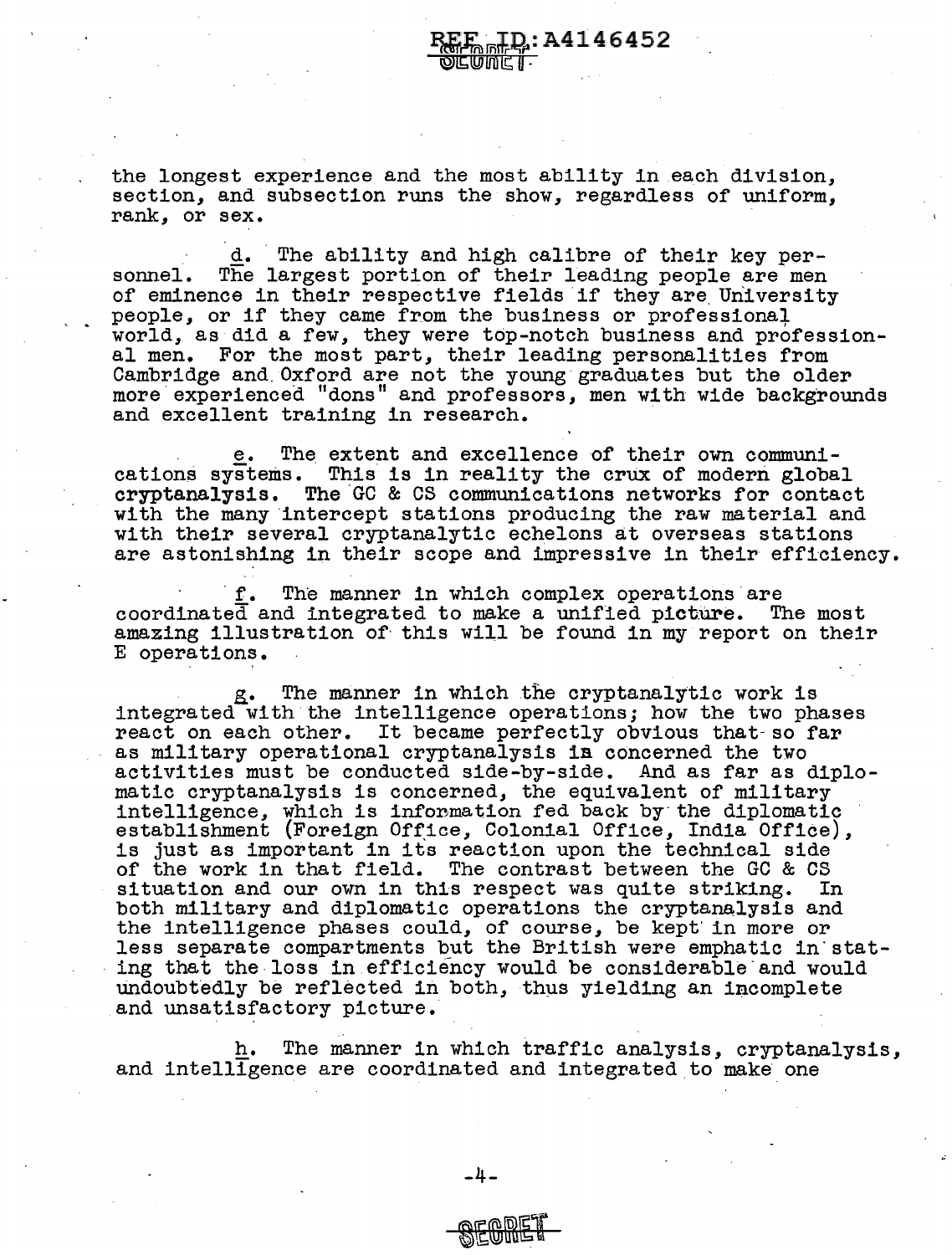astonishing, complete; detailed, and accurate picture of the enemy's battle order, his communication systems, his supply situation, the morale of his troops, and his immediate as well as his long term intentions. It is in this field that we should be able to derive much benefit from British experience, for they have demonstrated brilliance in it, to judge only from the amazing results they have produced. Of course, it must be noted that they have had four years of active operations in which to attain this high level of efficiency but we should take advantage of their experience and save time in attaining a similar-stage, if possible, in connection with our Japanese Army operations.

i. Finally, I was much impressed with the manner in which the British have unified, under one parent organization, all the cryptanalytic and related intelligence activities of all the services, and what is really more important, at the same time have set up mechanisms adequately to insure that each of the services gets everything it needs in the way.of information arising from cryptanalysis and intelligence thereon for its own effective operations. These have been the most important elements which led to the establishment and control (for security purposes) of the extremely effective military weapon they now possess. Just what the mechanisms they have set up to serve the respective services both at home and in the field are, how. they function, and so on, must form the subject of a separate report. It appears to the British, at least, that without unification such activities can make an only partially effective weapon, difficult to control, giving rise to unnecessary duplication of effort, conflicts in responsibilities and aims, and, on the whole, one that is much more likely to be found out and thwarted by the enemy because multiple organizations are· not conducive to security control. The foregoing statements are, of course, beyond my sphere of interest and responsibility but I offer them for what they are worth.

6. A few words may not be amiss as regards my estimate of their technical efficiency and ability in pure cryptanalysis. If one were merely to judge them by the language they use in their daily activities, or by the terminology and nomenclature they employ in technical reports, one might be deluded into they employ in technical reports, one might be deluded into thinking that the British are merely gifted (if not brilliant) amateurs-but amateurs nonetheless. They use a jargon all their own, especially in the E operations. For the most part the reports they issue in the latter field would be quite unintelligible to people not knowing what the whole thing is about. Perhaps the peculiar language is intended as a camouflage, for security reasons, but I doubt it. However, it is not the type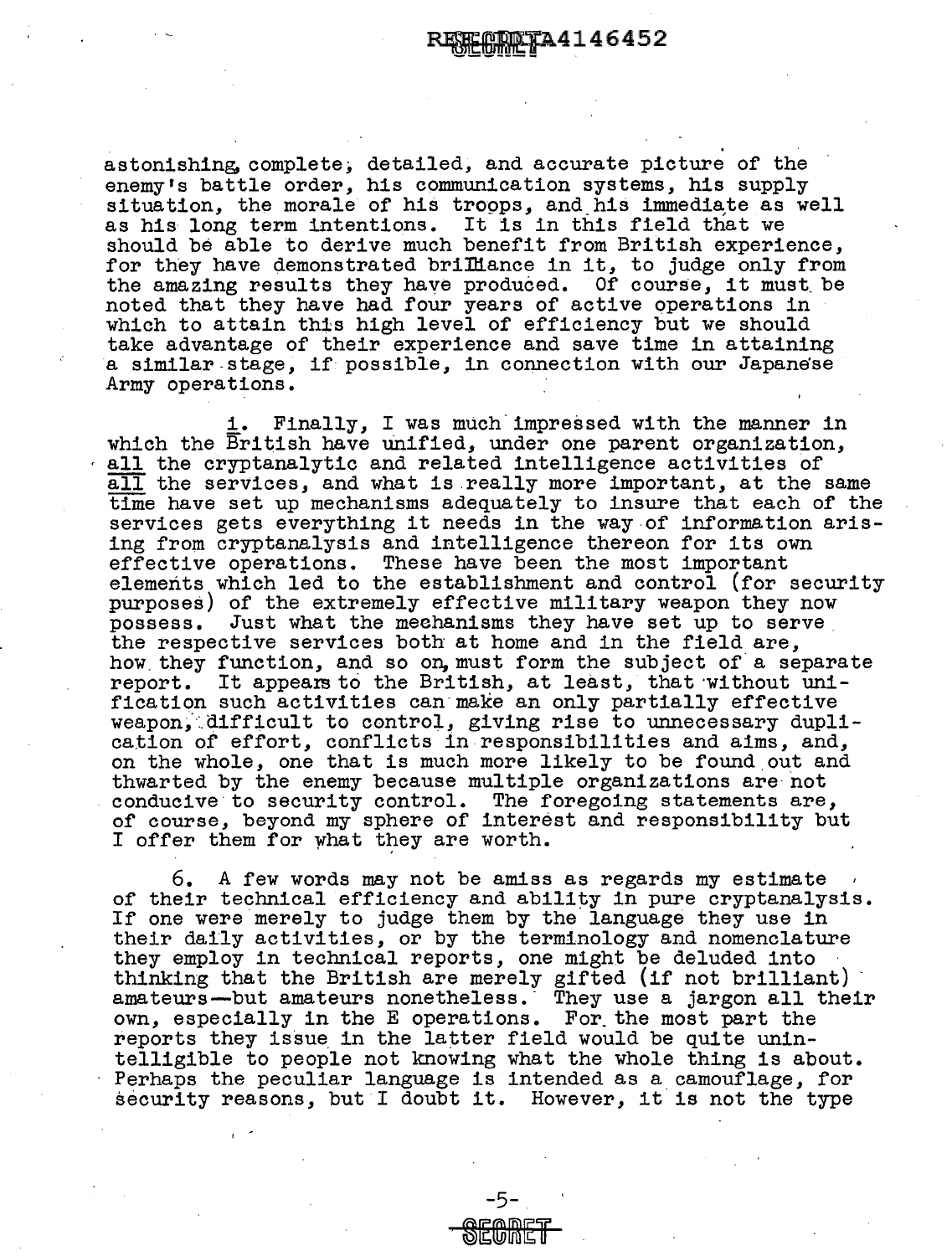of language one uses that differentiates the amateur from the skilled professional, but their relative accomplishments. As skilled professional, but their relative accomplishments. regards the accomplishment of difficult tasks and the solution of complex problems I am of the opinion that our own people are certainly as good as the British cryptanalysts when pure cryptanalysis is all that is involved. But when it comes to operating upon a problem where pure cryptanalysis and high cryptanalytic skill are of little avail, I am sure that we have lots to learn from the British. Their uncanny ability to gather up scraps of information and add them together properly,  $\mathbb{C}$ their high class "second story work", their painstaking devotion to minutiae, their genius in coordinating the efforts of thou $\div$ sands of people, and, above all, their downright practicality when it comes to getting things done, are well worth admiration and copying. The successes and achievements of the GC & CS The successes and achievements of the GC & CS has brought them such prestige in the circles of the British Government that practically anything within reason they ask for is granted them. I am sure they are deserving of this. It is granted them. I am sure they are deserving of this. reflected, perhaps, in their growth in numbers. I note, for instance, that in a report made by (then) Major Kullback after<br>his visit there in the summer of 1942 the strength of the organization was 2100 people; now it is  $4700$ , and is still on the increase. Their· chief, Commander Travis, reports directly to a man who has direct and frequent contact with the Prime Minister himself. The latter made a special visit to BP not long ago; and while I was there Mr. Joshua Cooper, the head of the Air Section there, was accorded a very high honor, having been made a Commander in the Order of St. Michael and St. George, in recognition of his achievements. I cite all this merely by way of indicating the importance which the Government attaches to the work and accomplishments of the GC & CS.

7a. A chronological account of my tour begins with my departure shortly after l p.m. on April 23, 1943, from the National Airport with Colonel Alfred McCormack, GSC, and Lieutenant Colonel Telford Taylor, GSC. We arrived in London, after a quick passage without special incidents worth noting, at 8:30 p.m. (London time) Saturday, April 24. The next day I reported my arrival to the Adjutant General's Office Headquarters, ETOUSA. The afternoon was spent in conferring with Colonel George A. Eicher in connection with the Signal Intelligence activities conducted by him in London, under the Chief Signal Officer, ETOUSA. The next morning (Monday, April 26), in company with· Colonels McCormack and Taylor, I reported to General Peabody, the U.S. Military Attache; the afternoon was spent with Colonel Bicher, making a hasty tour through his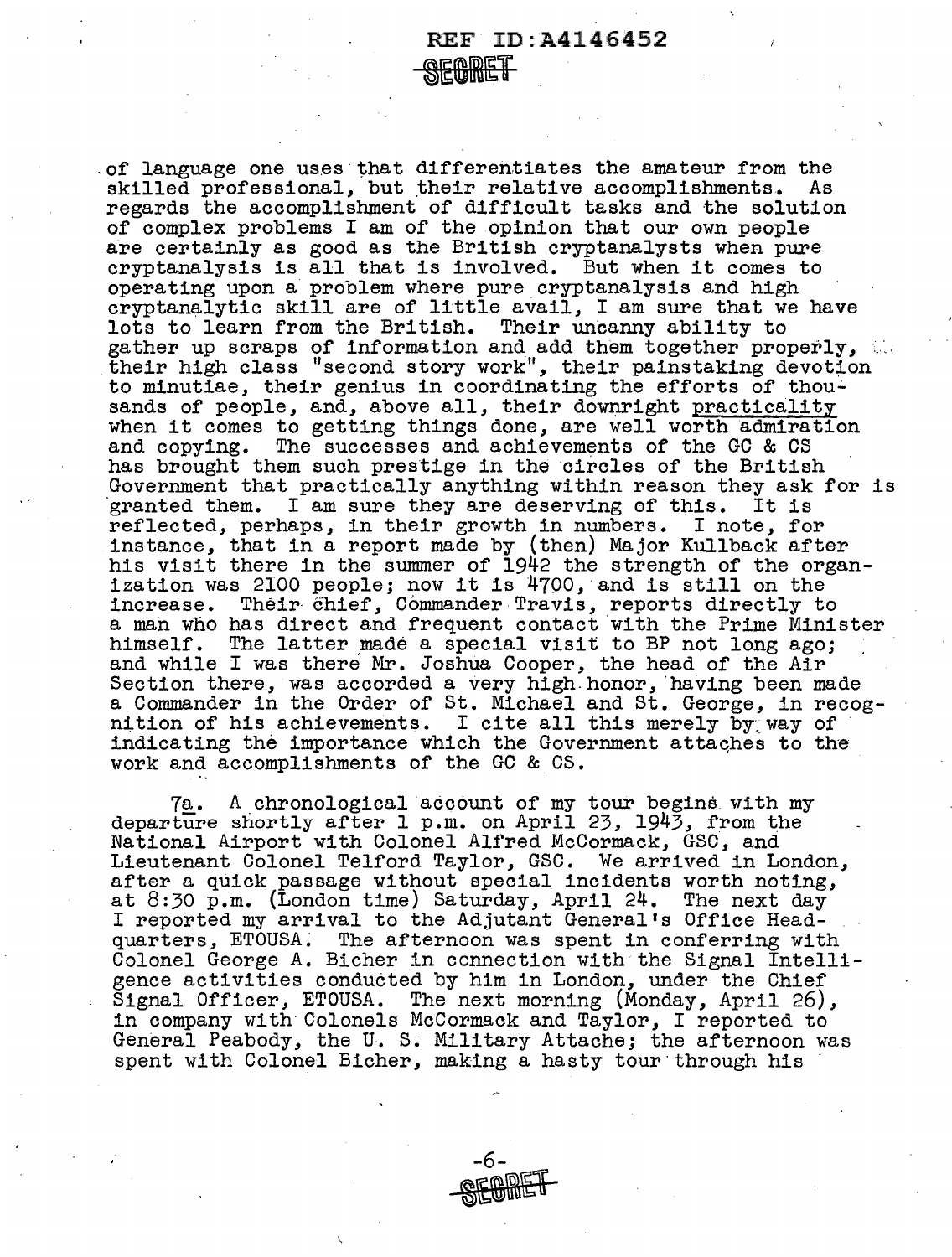SIS activities. We also had a conference with Captain Johnson in regard to E matters. Later we called upon Colonel Black, G-2 of ETOUSA. In view of Colonel Bicher's innninent departure for the United States we continued our discussion of his and British SIS activities during the whole of the long evening.

b. On Tuesday, April 27, I reported to General Rumbough, Chief Signal Officer, ETOUSA, and attended to various administrative duties, including the making of arrangements (pursuant to a telegram from you) to meet Commander Travis the next day. A very friendly meeting with the latter was held in my room at the Park Lane Hotel about noon on Wednesday, as a result of which arrangements were made to call upon Brigadier Menzies that same afternoon at 3 p.m. The conference with Brigadier Manzies occupied approximately one and a half hours. We received a very cordial welcome from him and it was agreed that we should proceed with our tour of the activities under his charge, without reference to the then-pending controversy. Brigadier Menzies stated that he wished to facilitate our visit and that all GO & CS activities would be open to us for our inspection. ·

c. On Thursday, I continued with administrative duties and in the evening I had a very nice meeting with General Ingles, being his guest for dinner; Colonel McCormack accompanied me. A first telegraphic report to you (on our meeting with Travis and Menzies) was sent on this day.

d. On Friday, April 30, the three of us proceeded to Tidworth with Major Damey, Deputy for Colonel Bieber, to observe the activities of the Radio Intelligence Company producing raw material for Colonel Bicher's SIS. We were all most favorably impressed with the layout there, with the scope of the SIS activities at the intercept station, as well as those in London.

e. On Saturday, May 1, Commander Denniston made a courtesy call at the hotel and extended a very cordial welcome to all of us. We again called on General Peabody, who took us up to call upon General Davidson, Director of Military Intelligence at the War Office. This was a very short and formal call; no discussion of official business took place. In the afternoon we made our first visit to Commander Denniston•s office and had a brief talk which indicated that careful preliminary

-7-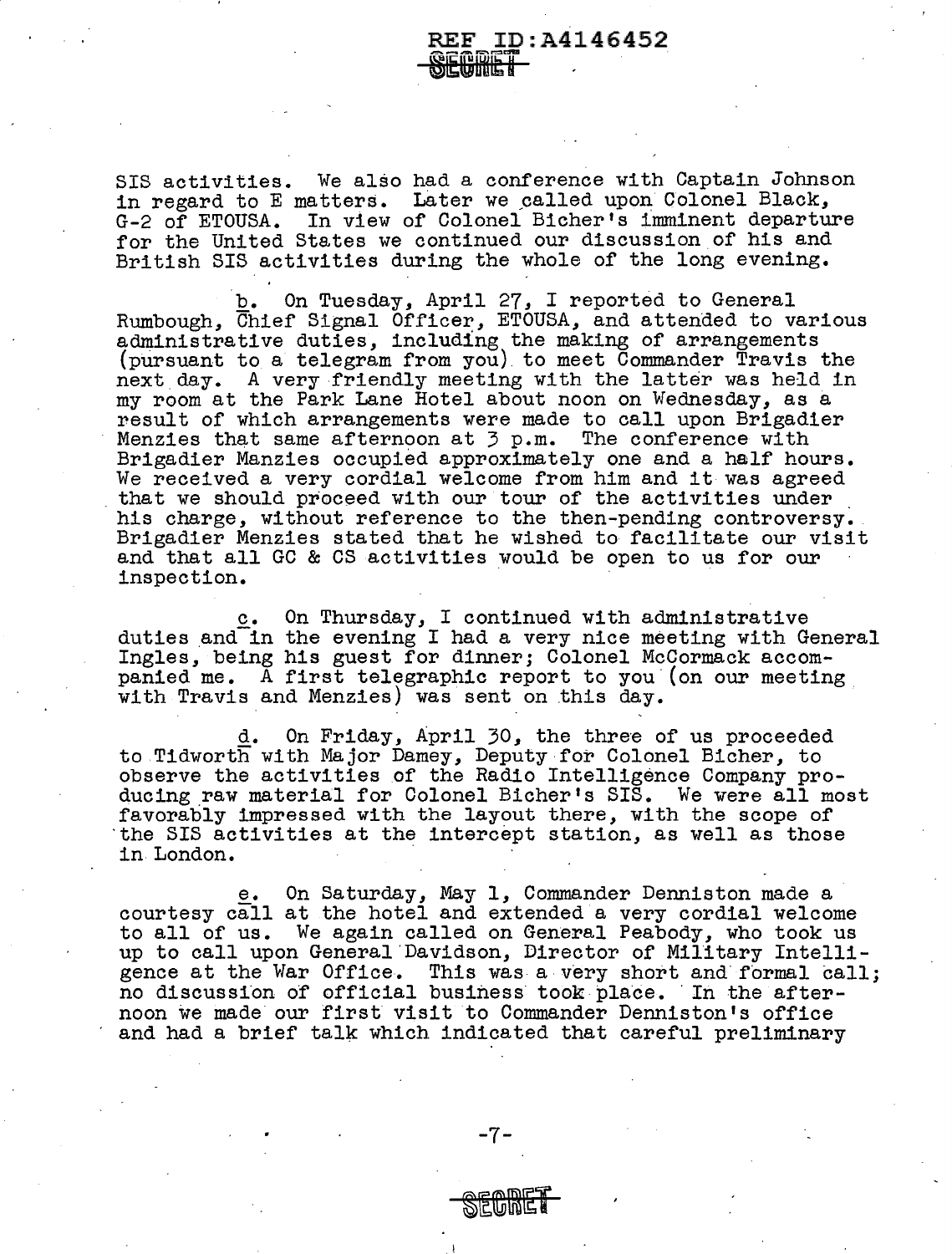discussions had taken place between him and Brigadier Menzies. It was agreed that we were to present Commander Denniston with a schedule of what we wanted to *see;* such a schedule was submitted to him after preparation by the three of us the next day.

 $\bullet$ bwin' $^-$ 

REF ID:A4146452

f. On Monday, May 3, we made our first visit to Bletchley Park, arriving there on the noon train. We were met at the station by Colonel Tiltman, who took us to Commander Travis' office. There we had a few minutes discussion relative to their organization, sources of raw material, methods of getting the latter to *BP,* and its routing thereafter. We were informed at this preliminary conference that we were to be permitted to see everything at BP except Naval material. This latter decision, we were informed, had been made at the request of our own Navy, for reasons best known to them; it was with some embarrassment that Commander Travis told us of this decision.

 $g_{\bullet}$  . The afternoon was spent by me in discussions with Colonel Tiltman and some of his assistants, at the end of which Colonel Tiltman took the three of us for a quick external survey of the buildings at BP.

h. There are at BP now over 4700 workers, exclusive of maintenance and guard personnel. The activities are housed in frame "huts" of various sizes, which were constructed in the early days (1938) and some of which are still in use. There are also 9 *new,* one-story, brick buildings. We did not go inside any of them as· there was insufficient time on this day, except that Mr. DeGrey, Deputy for Commander Travis, took us on a rather hasty tour of the traffic reception and communication center, which will be described in my detailed report later. We returned to London in the early afternoon.

i. The next three days were spent in London going through various sections of Commander Denniston's operations in the diplomatic field. On Friday, Colonel McCormack and I again went to Bletchley Park arriving there at noon. At this time we met Lieutenant Colonel Marr-Johnson from Delhi, India, and Lieutenant Colonel Sandford, of the Central Bureau, Brisbane, together with two or three others who were going to participate in the conference on Japanese Army codes. The opening-session of the conference was held immediately upon our arrival, in Commander Travis' office. With a few preliminary and carefullychosen words of welcome he outlined the scope of the discussions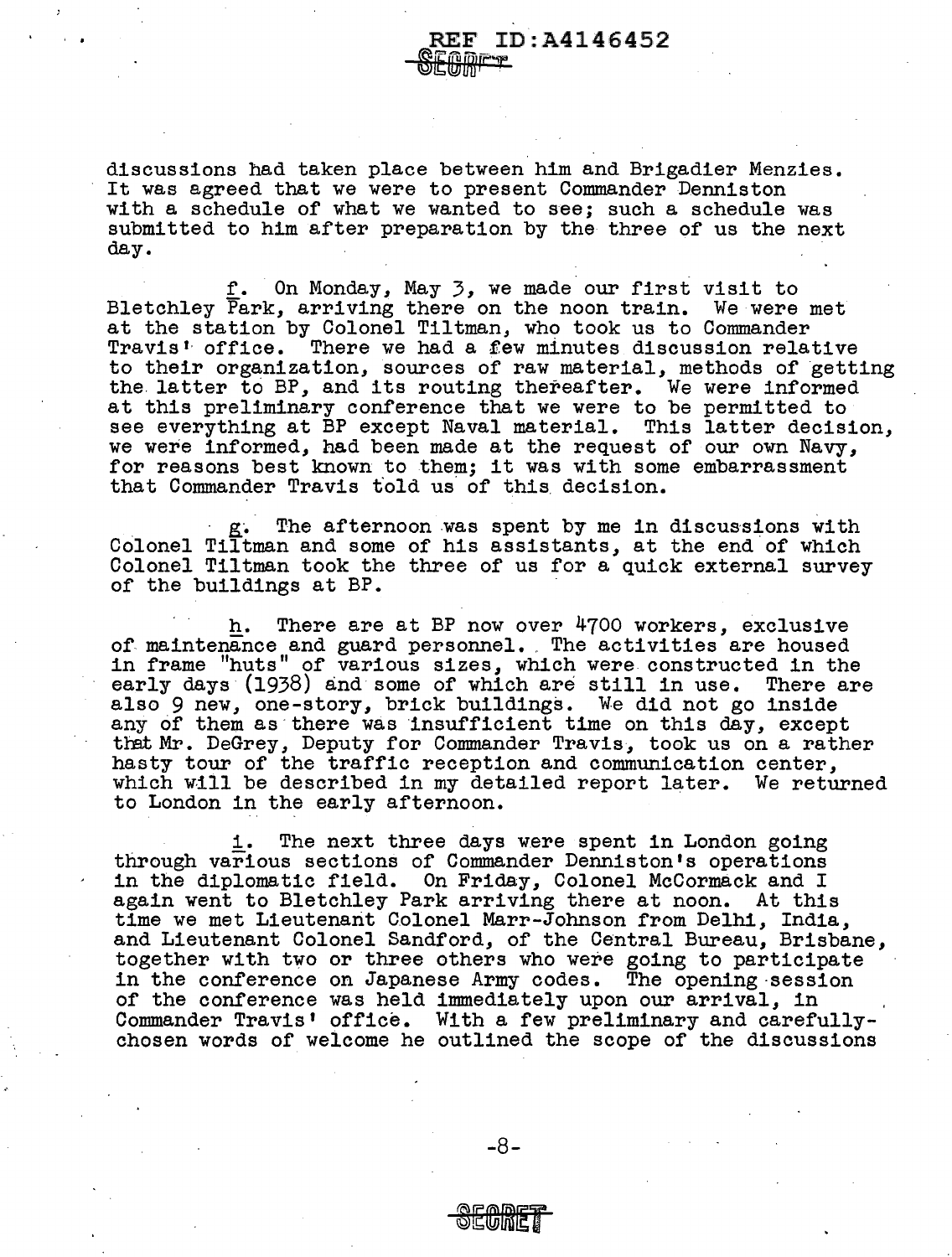## REF ID:A4146452

<u>'ecoret</u>

and indicated the, principal subjects thereof. Commander Travis, who was about to depart for Washington, then asked me to act as chairman, an honor which I declined in favor of Colonel Tiltman, in accordance with the requirements of protocol. After lunch the conference reconvened and began its work. My next few days were taken up with this work and a copy of the minutes of the several meetings held have already been received. Occasionally during the foregoing conference, when an intermission of an hour or two provided an opportunity, I took advantage of the interval to meet with various persons of interest, as for example, Major Morgan, who is the head of the research group under Colonel Tiltman, and Mr. Cooper, head of the Air section, with whom I spent almost a whole afternoon making a tour through his establishment. In the Air Section I saw Dr. McVittie (head of meteorological section) and spent a few minutes discussing an accomplishment which he had just finished and which had occupied his attention on and off for about two years. The solution,<br>which he finally had just reached after only two days' study,<br>is one which yields a five-way crib. The thing which impressed<br>itself upon me most in connection wit is that while the results obtained are, of course, useful in themselves, they are perhaps more important in that they afford first class cribs into the E and other material.

j. On Monday, May 10, we practically completed the deliberations on JAC and finished up what we were able to, pending the receipt of further data from the various centers. It was agreed that the final session was to be held on Monday, May 17, in order to be able to have Brigadier Harris, chairman of the Y Committee, present.

k. Monday afternoon was spent with Colonel Pritchard,· who is the head of what they call the No. IV Intelligence School, which is not a school at all but conducts cryptanalytic activities on German police, Italian military and problems of similar nature outside the E field.

*J..ltl,t11S* <sup>I</sup> 1. On Tuesday, May 11, I visited Major Evans' activities on the WT side of the E picture. This was the beginning of a long tour of observation of how they tackle the E problem. The tour was interrupted by visits to London and other points. From Wednesday, May 12, to Sunday, May 16, the three of us continued our tour of Commander Denniston's activities.

-9-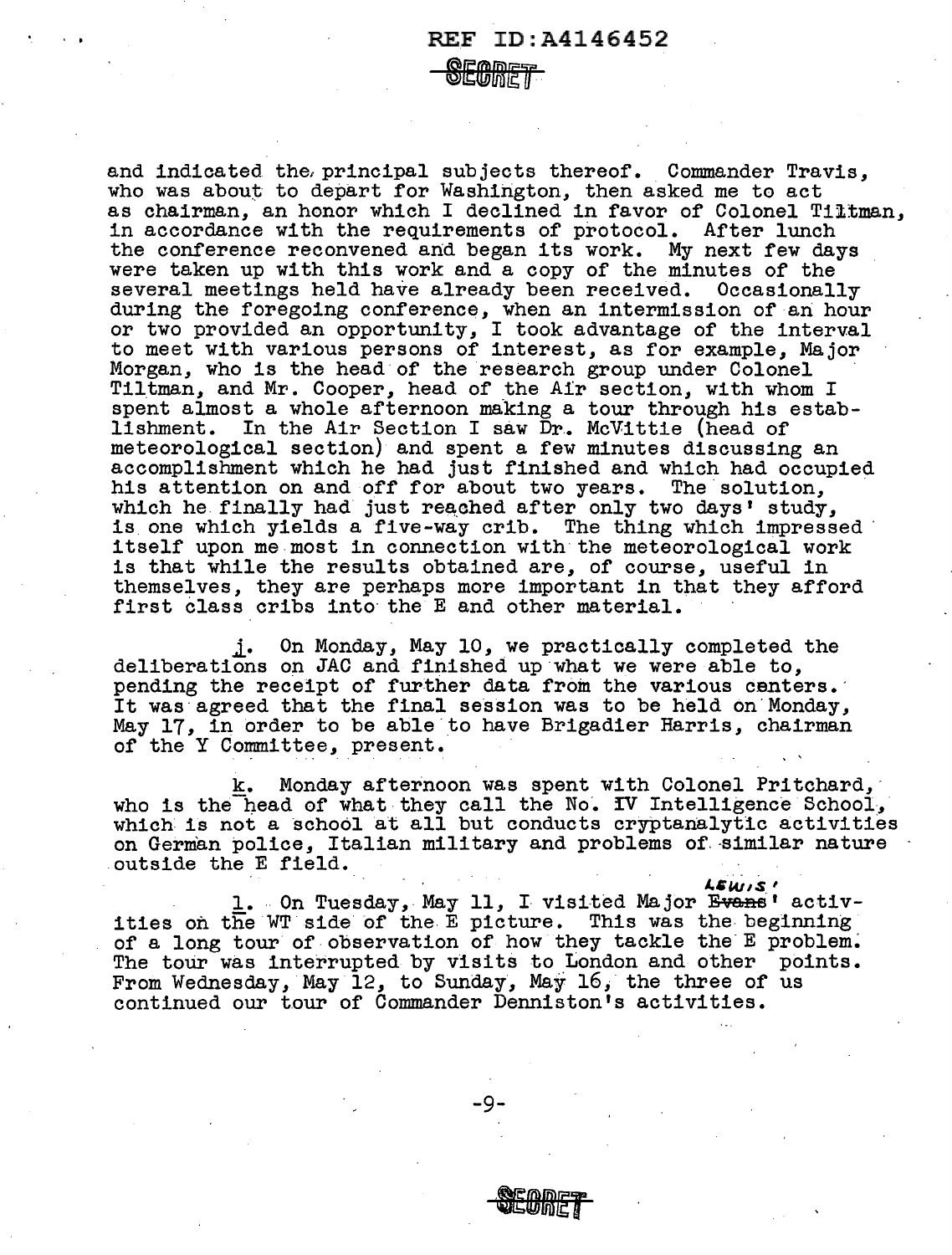On Monday, May 17, I returned to BP and took up the tour of the E activities from the point where I had left off, and this continued, with some minor interruptions, until the end of my stay. One of the interesting interruptions consisted in making a visit to Oxford, where I made a tour of the code and cipher compilation activities of the GC & CS under Commander Hok, which will form the subject of a special report. On Saturday, May 29, I returned to London to participate in a Signal Corps· conference and tour of the various Signal Corps installations in London.

' I I •

n. On Sunday, May 30, Colonel Taylor and I left<br>by train for a visit to the largest intercept station run by by train for a visit to the largest intervals in the largest station run by the British Army, known as "WOYG", meaning War Office Y Group". We were met at the station in London and conducted through the show· on Sunday evening and Monday morning by Colonel Lycett, who supervises the Y activities of the War Office. A report thereon will be made in detail later. Monday afternoon I re-<br>turned to Bletchley Park by auto with Colonel Lycett and spent the next four days continuing my tour of E operations and other activities. Among the latter visited were Major Morgan's research section, the Air Section, the No. VI Intelligence School, and the activities known as "ISOS" and "ISK" in the clandestine field. All these will be dealt with in special reports.

o. On Sunday, June 6, I made a journey to Cambridge with Professor Vincent, who is coordinator of certain activities at BP. This was purely a social visit, as there are no GC & CS activities there. I returned to BP at·noon Monday, June 7, finished up some odds and ends of work, turned over my notes and papers, and left for London in the evening.

On Tuesday, Lieutenant Colonel Taylor and I made a journey from London to the large RAF intercept station at Cheadle. A report of the activities thereat will be made later. I returned to London in the late afternoon on Wednesday, June 9, and found that arrangements had been made by Colonel-McCormack for our return to Washington on the coming Friday.

q. Thursday and Friday were spent in conference with various people at the War Office, among whom were Mr. Williams, in charge of code and cipher compilation and distribution for the Army; Colonel Lycett, who has been mentioned before; and Wing Commander Johnson of the RAF security group. Reports of these visits will also be made.